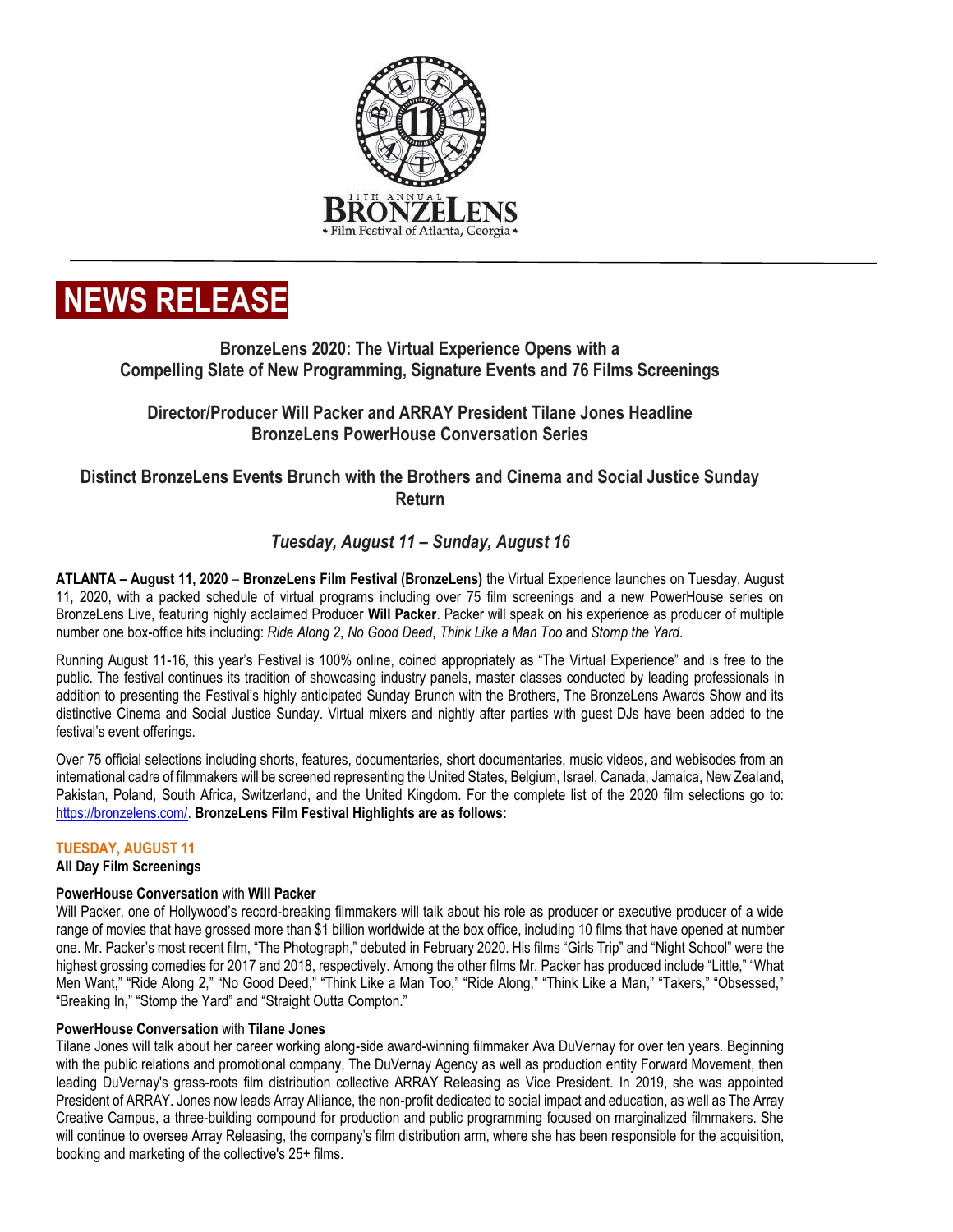## **BronzeLens After Dark via Facebook Live featuring DJ Tron**

*-more-*

# **WEDNESDAY, AUGUST 12**

**All Day Film Screenings**

#### **PowerHouse Conversation** with **Felicia Pride**

BronzeLens Live with TV and Film Writer and Director Felicia Pride – best known for her writing contributions to two seasons on Ava DuVernay's *Queen Sugar*.

#### **BronzeLens After Dark via Facebook Live featuring DJ Curley Sue**

## **THURSDAY, AUGUST 13**

**All Shorts All Day, All Shorts All Night** showcasing Film Shorts from sunup to sundown.

#### **PowerHouse Conversation** with **Karin Gist**

Discussion on BronzeLens Live with TV and Film Executive Karen Gist, showrunner and an executive producer of the hit television series

"Mixed-ish"

#### **PowerHouse Conversation** with **Judiffer Pearson** on **Surviving Economically During COVID-19**

Judiffer Pearson, highly sought-after speaker, facilitator, consultant, and educator talks about how filmmakers can thrive during the pandemic.

#### **BronzeLens After Dark via Facebook Live featuring DJ Ace Star**

## **FRIDAY, AUGUST 14**

#### **All Day Film Screenings**

#### **PowerHouse Conversations** with **The Reel Divas**

A 90-minute, two-topic experience with The Reel Divas PowerHouse Panel, moderated by Lisa Cunningham. Beginning with the topic of **Producing in the Pandemic** with insight from Terri J. Vaughn, Cas Sigers-Beedles, Dianne Ashford, and Shante Paige. Concluding with a discussion on **Creating Purposeful Work** with panelists Tamra Simmons, Angi Bones, Wendy Eley Jackson, and Gieva Stinchcomb.

#### **BronzeLens After Dark via Facebook Live featuring DJ Salah Ananse**

#### **SATURDAY, AUGUST 15**

#### **All Day Film Screenings**

#### **PowerHouse Conversations Family Affair: Black Couples in the Business**

Three industry couples talk about the entertainment business, solidarity and why love and business can co-exist. Featuring Salli and Dondre Whitfield, Denise and Peter Fernandez, and Angi Bones and Derrick Douse.

#### **BronzeLens After Dark via Facebook Live featuring DJ Salah Ananse**

#### **SUNDAY, AUGUST 16**

#### **Sunday Brunch with the Brothers**

Bobbcat Films President and CEO Roger Bobb will host a power-packed discussion with Film Director and Tri Destined Studios President and Partner Trey Haley; Urban Movie Channel Chief Content Officer Brett Dismuke; Actor Carl Anthony Payne; and Actor Darrin Dewitt Henson.

#### **Cinema and Social Justice Sunday**

Screening of this year's Cinema and Social Justice films are *The Ball Method*, Dagmawi Abebe, Director and *The Dope Years: The Story of Latasha Harlins*, Allison A. Waite, Director. Both films were submitted by student filmmakers.

#### **11th Annual BronzeLens Awards Show**

The **BronzeLens Awards Show** will culminate the festival, awarding the 'Best of Festival' awards in categories including the best in Features, Documentaries, International Films, Shorts, Student Films, Webisodes, Music Video, Best Actress and Best Actor.

#### **BronzeLens After Dark via Facebook Live featuring DJ Kaos**

#### **About the BronzeLens Film Festival**

BronzeLens Film Festival of Atlanta, Georgia, is a non-profit organization, founded in 2009, that is dedicated to bringing national and worldwide attention to Atlanta as a center for film and film production for people of color. Its mission is two-fold: to promote Atlanta as the new film mecca for people of color; and to showcase films and provide networking opportunities that will develop